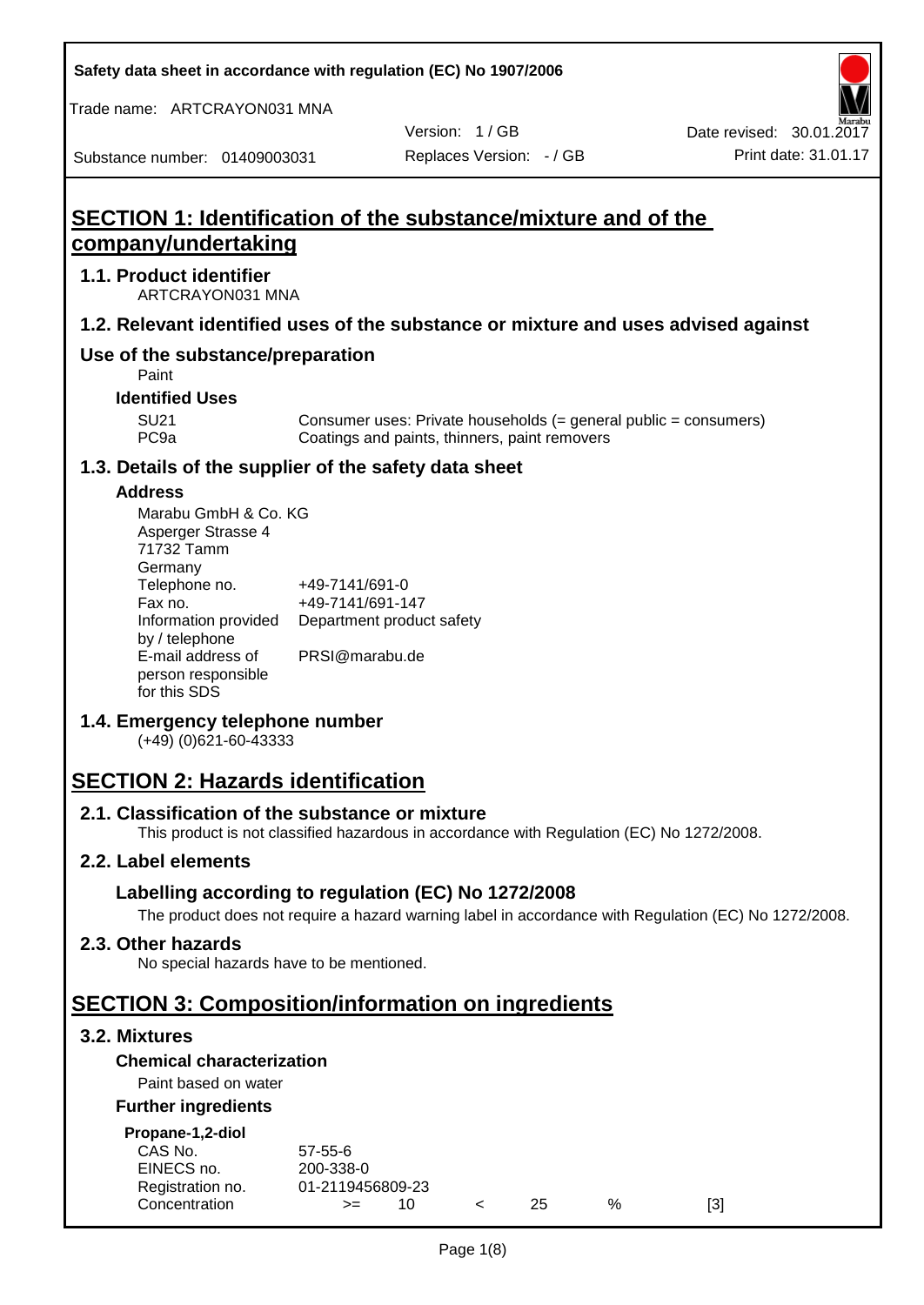#### **Safety data sheet in accordance with regulation (EC) No 1907/2006**

Trade name: ARTCRAYON031 MNA

Substance number: 01409003031 Version: 1 / GB Replaces Version: - / GB Print date: 31.01.17 Date revised: 30.01.2

# **Glycerol**

| CAS No.       | $56 - 81 - 5$ |  |   |     |
|---------------|---------------|--|---|-----|
| EINECS no.    | 200-289-5     |  |   |     |
| Concentration | >=            |  | % | [3] |

[3] Substance with occupational exposure limits

# **SECTION 4: First aid measures**

## **4.1. Description of first aid measures**

#### **After skin contact**

Wash with plenty of water and soap. Do NOT use solvents or thinners.

#### **After eye contact**

Separate eyelids, wash the eyes thoroughly with water (15 min.). In case of irritation consult an oculist.

#### **After ingestion**

Rinse mouth thoroughly with water. If larger amounts are swallowed or in the event of symptoms take medical treatment.

#### **4.2. Most important symptoms and effects, both acute and delayed** Until now no symptoms known so far.

## **4.3. Indication of any immediate medical attention and special treatment needed Hints for the physician / treatment**

Treat symptomatically

# **SECTION 5: Firefighting measures**

## **5.1. Extinguishing media**

## **Suitable extinguishing media**

Carbon dioxide, Foam, Sand, Water

# **5.2. Special hazards arising from the substance or mixture**

In the event of fire the following can be released: Carbon monoxide (CO); dense black smoke; Carbon dioxide (CO2); Sulphur dioxide (SO2)

## **5.3. Advice for firefighters**

#### **Other information**

Collect contaminated fire-fighting water separately, must not be discharged into the drains.

# **SECTION 6: Accidental release measures**

**6.1. Personal precautions, protective equipment and emergency procedures** No particular measures required.

## **6.2. Environmental precautions**

No particular measures required.

## **6.3. Methods and material for containment and cleaning up**

Clean preferably with a detergent - avoid use of solvents.

#### **6.4. Reference to other sections**

Information regarding Safe handling, see Section 7. Information regarding personal protective measures, see Section 8. Information regarding waste disposal, see Section 13.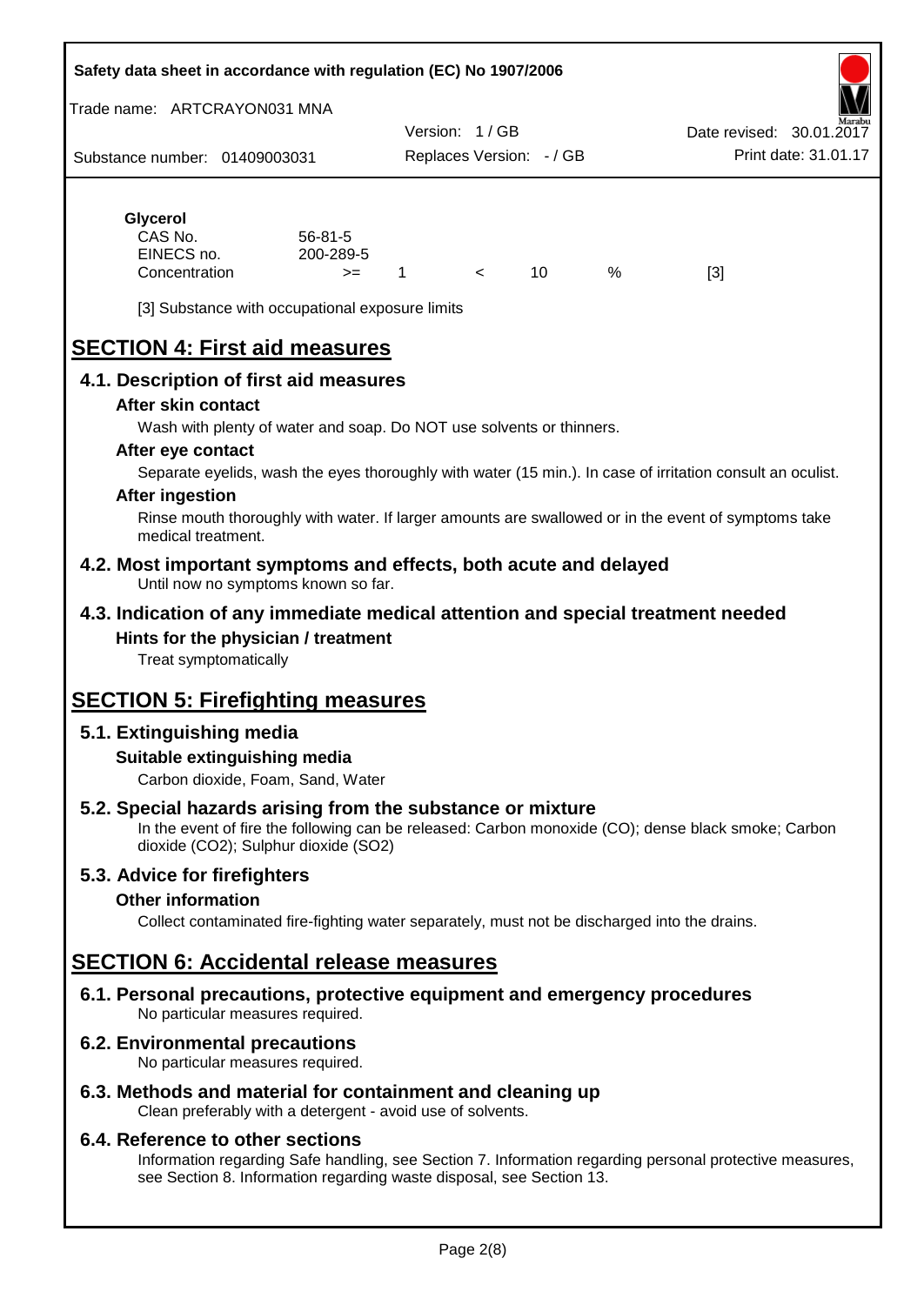| Safety data sheet in accordance with regulation (EC) No 1907/2006                                        |                       |                          |                          |
|----------------------------------------------------------------------------------------------------------|-----------------------|--------------------------|--------------------------|
| Trade name: ARTCRAYON031 MNA                                                                             |                       |                          |                          |
|                                                                                                          |                       | Version: 1/GB            | Date revised: 30.01.2017 |
| Substance number: 01409003031                                                                            |                       | Replaces Version: - / GB | Print date: 31.01.17     |
|                                                                                                          |                       |                          |                          |
| <b>SECTION 7: Handling and storage</b>                                                                   |                       |                          |                          |
| 7.1. Precautions for safe handling                                                                       |                       |                          |                          |
| Advice on safe handling                                                                                  |                       |                          |                          |
| Avoid skin and eye contact. Smoking, eating and drinking shall be prohibited in application area.        |                       |                          |                          |
| Advice on protection against fire and explosion                                                          |                       |                          |                          |
| No special measures required.                                                                            |                       |                          |                          |
| Classification of fires / temperature class / Ignition group / Dust explosion class<br>Temperature class | T <sub>2</sub>        |                          |                          |
| 7.2. Conditions for safe storage, including any incompatibilities                                        |                       |                          |                          |
| Requirements for storage rooms and vessels                                                               |                       |                          |                          |
| Store in frostfree conditions.                                                                           |                       |                          |                          |
| Storage class according to TRGS 510                                                                      |                       |                          |                          |
| Storage class according to<br><b>TRGS 510</b>                                                            | 12                    | Non-combustible liquids  |                          |
| 7.3. Specific end use(s)<br>Paint                                                                        |                       |                          |                          |
|                                                                                                          |                       |                          |                          |
| <b>SECTION 8: Exposure controls/personal protection</b>                                                  |                       |                          |                          |
| 8.1. Control parameters                                                                                  |                       |                          |                          |
| <b>Exposure limit values</b>                                                                             |                       |                          |                          |
| Glycerol                                                                                                 |                       |                          |                          |
| List                                                                                                     | EH40                  |                          |                          |
| <b>Type</b><br>Value                                                                                     | WEL<br>10             | mg/m <sup>3</sup>        |                          |
| <b>Status: 2011</b>                                                                                      |                       |                          |                          |
| Propane-1,2-diol                                                                                         |                       |                          |                          |
| List                                                                                                     | <b>EH40</b>           |                          |                          |
| <b>Type</b><br>Value                                                                                     | <b>OES</b><br>10      | mg/m <sup>3</sup>        |                          |
| <b>Status: 2011</b>                                                                                      |                       |                          |                          |
| <b>Other information</b>                                                                                 |                       |                          |                          |
| There are not known any further control parameters.                                                      |                       |                          |                          |
| 8.2. Exposure controls                                                                                   |                       |                          |                          |
| <b>Exposure controls</b>                                                                                 |                       |                          |                          |
| Provide adequate ventilation.                                                                            |                       |                          |                          |
|                                                                                                          |                       |                          |                          |
| <b>SECTION 9: Physical and chemical properties</b>                                                       |                       |                          |                          |
| 9.1. Information on basic physical and chemical properties                                               |                       |                          |                          |
| <b>Form</b>                                                                                              | liquid                |                          |                          |
| <b>Colour</b><br><b>Odour</b>                                                                            | coloured<br>odourless |                          |                          |
| <b>Odour threshold</b>                                                                                   |                       |                          |                          |
| Remarks                                                                                                  | No data available     |                          |                          |
| <b>Melting point</b>                                                                                     |                       |                          |                          |
| Remarks                                                                                                  | not determined        |                          |                          |

 $\mathbf{r}$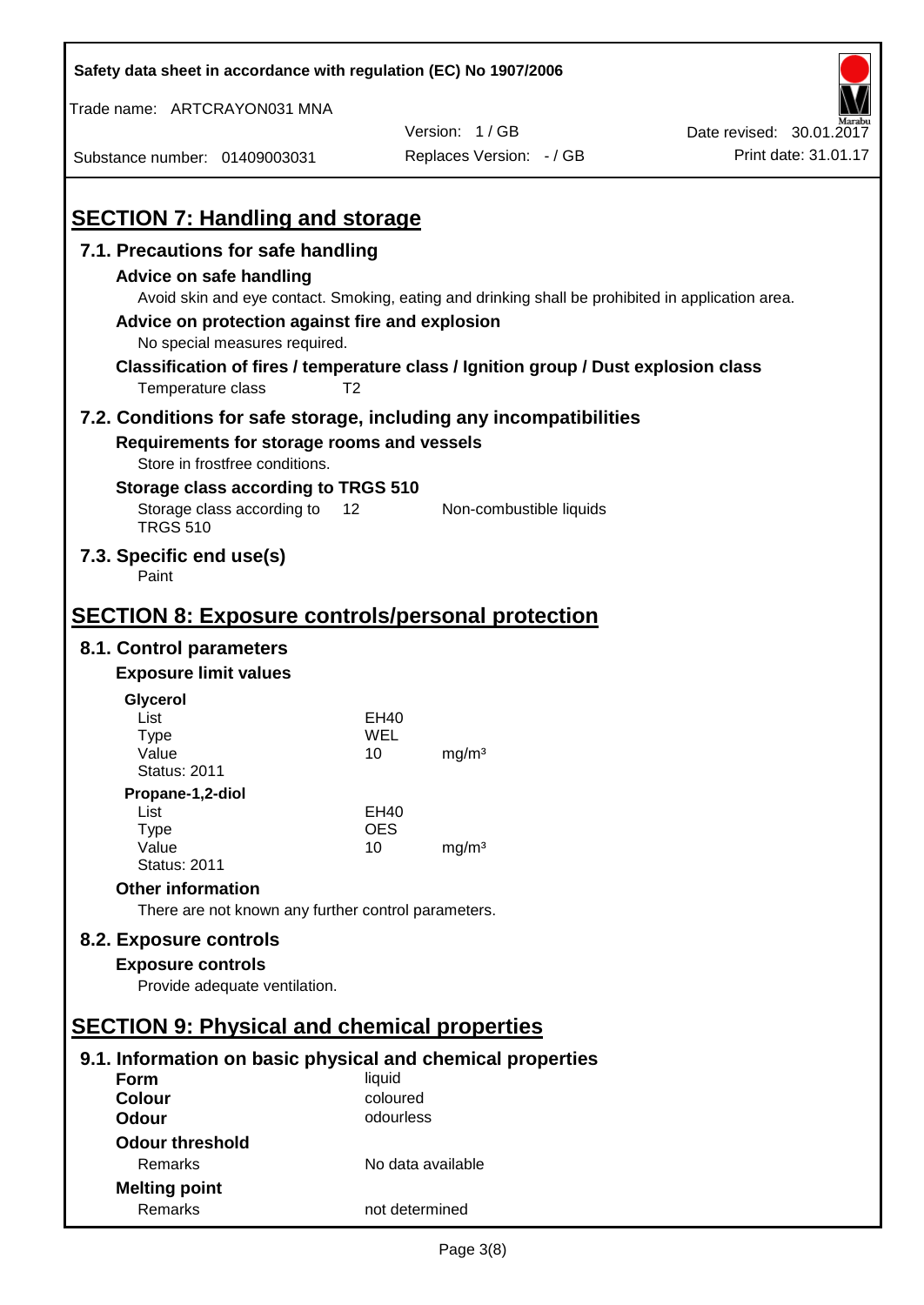| Safety data sheet in accordance with regulation (EC) No 1907/2006                                        |                                                                    |                          |  |  |
|----------------------------------------------------------------------------------------------------------|--------------------------------------------------------------------|--------------------------|--|--|
| Trade name: ARTCRAYON031 MNA                                                                             | Version: 1/GB                                                      | Date revised: 30.01.2017 |  |  |
| Substance number: 01409003031                                                                            | Replaces Version: - / GB                                           | Print date: 31.01.17     |  |  |
| <b>Freezing point</b><br>Remarks                                                                         | not determined                                                     |                          |  |  |
| Initial boiling point and boiling range<br>Value<br>Pressure<br>Source<br><b>Flash point</b><br>Remarks  | 100<br>appr.<br>1.013<br>hPa<br>Literature value<br>Not applicable | $^{\circ}C$              |  |  |
| Evaporation rate (ether $= 1$ ) :<br>Remarks                                                             | not determined                                                     |                          |  |  |
| <b>Flammability (solid, gas)</b><br>Not applicable                                                       |                                                                    |                          |  |  |
| Upper/lower flammability or explosive limits<br>Lower explosion limit<br>Upper explosion limit<br>Source | 2,6<br>appr.<br>12,5<br>appr.<br>Literature value                  | $%$ (V)<br>$%$ (V)       |  |  |
| Vapour pressure<br>Value<br>Temperature<br>Method                                                        | 23<br>appr.<br>20<br>°C<br>Value taken from the literature         | hPa                      |  |  |
| <b>Vapour density</b><br>Remarks                                                                         | not determined                                                     |                          |  |  |
| <b>Density</b><br>Remarks<br><b>Solubility in water</b>                                                  | not determined                                                     |                          |  |  |
| Remarks<br>Ignition temperature                                                                          | miscible                                                           |                          |  |  |
| Value<br>Source<br><b>Viscosity</b>                                                                      | 371<br>appr.<br>Literature value                                   | $^{\circ}C$              |  |  |
| Remarks<br>Remarks                                                                                       | not determined                                                     |                          |  |  |
| 9.2. Other information<br><b>Other information</b><br>None known                                         |                                                                    |                          |  |  |
| <b>SECTION 10: Stability and reactivity</b>                                                              |                                                                    |                          |  |  |
| 10.1. Reactivity<br>None                                                                                 |                                                                    |                          |  |  |
| 10.2. Chemical stability<br>No hazardous reactions known.                                                |                                                                    |                          |  |  |
| 10.3. Possibility of hazardous reactions<br>No hazardous reactions known.                                |                                                                    |                          |  |  |
| 10.4. Conditions to avoid<br>No hazardous reactions known.                                               |                                                                    |                          |  |  |
| 10.5. Incompatible materials                                                                             |                                                                    |                          |  |  |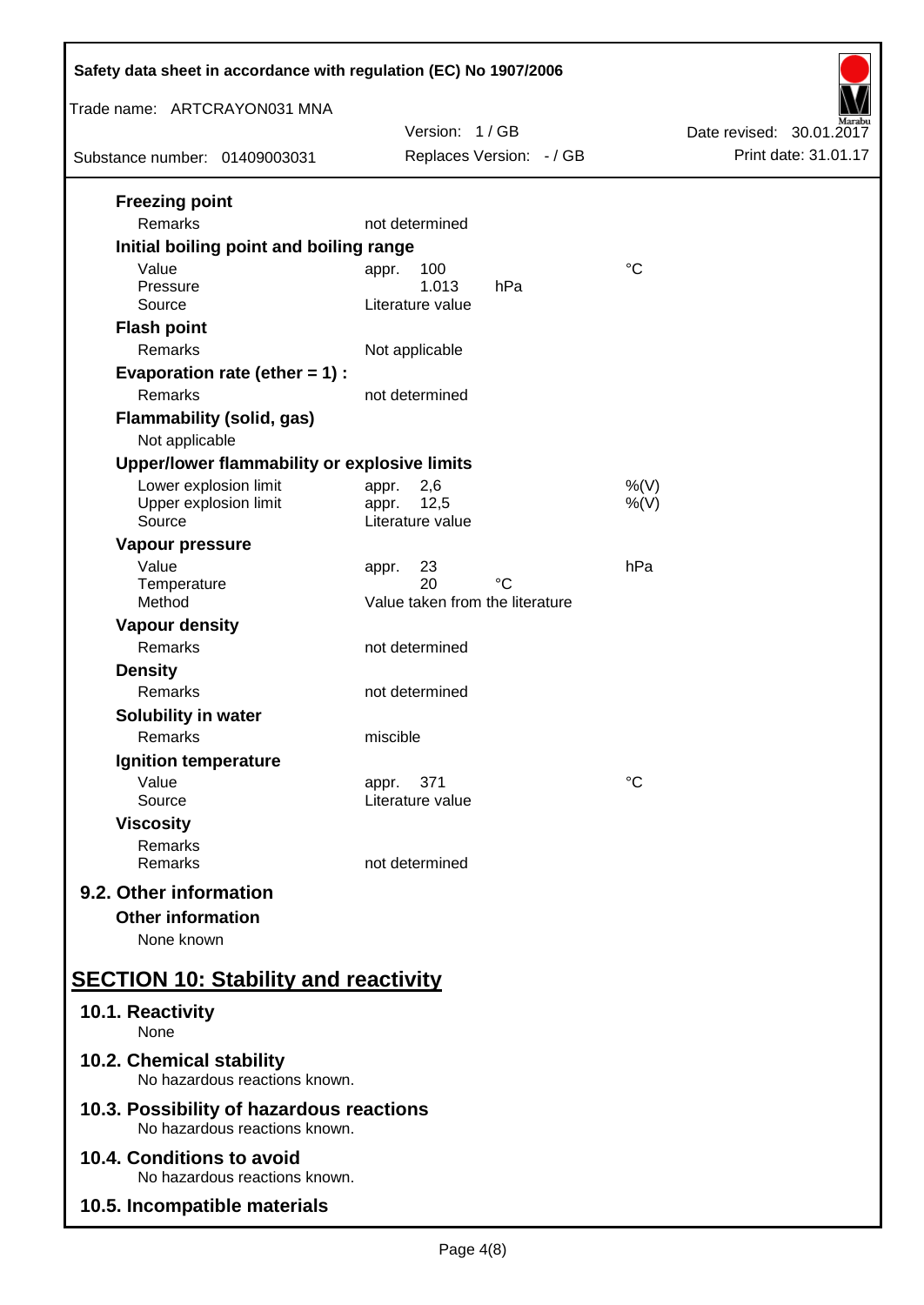| Safety data sheet in accordance with regulation (EC) No 1907/2006                              |                                                                                                    |                          |
|------------------------------------------------------------------------------------------------|----------------------------------------------------------------------------------------------------|--------------------------|
| Trade name: ARTCRAYON031 MNA                                                                   |                                                                                                    |                          |
|                                                                                                | Version: 1/GB                                                                                      | Date revised: 30.01.2017 |
| Substance number: 01409003031                                                                  | Replaces Version: - / GB                                                                           | Print date: 31.01.17     |
| None                                                                                           |                                                                                                    |                          |
| 10.6. Hazardous decomposition products<br>No hazardous decomposition products known.           |                                                                                                    |                          |
| <b>SECTION 11: Toxicological information</b>                                                   |                                                                                                    |                          |
| 11.1. Information on toxicological effects                                                     |                                                                                                    |                          |
| <b>Acute oral toxicity</b>                                                                     |                                                                                                    |                          |
| Remarks                                                                                        | Based on available data, the classification criteria are not met.                                  |                          |
| <b>Acute dermal toxicity</b>                                                                   |                                                                                                    |                          |
| Remarks                                                                                        | Based on available data, the classification criteria are not met.                                  |                          |
| <b>Acute inhalational toxicity</b>                                                             |                                                                                                    |                          |
| Remarks                                                                                        | Based on available data, the classification criteria are not met.                                  |                          |
| <b>Skin corrosion/irritation</b>                                                               |                                                                                                    |                          |
| Remarks                                                                                        | Based on available data, the classification criteria are not met.                                  |                          |
| Serious eye damage/irritation                                                                  |                                                                                                    |                          |
| Remarks                                                                                        | Based on available data, the classification criteria are not met.                                  |                          |
| <b>Sensitization</b>                                                                           |                                                                                                    |                          |
| Remarks                                                                                        | Based on available data, the classification criteria are not met.                                  |                          |
| <b>Mutagenicity</b>                                                                            |                                                                                                    |                          |
| Remarks                                                                                        | Based on available data, the classification criteria are not met.                                  |                          |
| <b>Reproductive toxicity</b><br>Remarks                                                        |                                                                                                    |                          |
|                                                                                                | Based on available data, the classification criteria are not met.                                  |                          |
| Carcinogenicity<br>Remarks                                                                     | Based on available data, the classification criteria are not met.                                  |                          |
| <b>Specific Target Organ Toxicity (STOT)</b>                                                   |                                                                                                    |                          |
|                                                                                                |                                                                                                    |                          |
| Single exposure<br>Remarks                                                                     | Based on available data, the classification criteria are not met.                                  |                          |
| <b>Repeated exposure</b><br>Remarks                                                            | Based on available data, the classification criteria are not met.                                  |                          |
| <b>Aspiration hazard</b>                                                                       |                                                                                                    |                          |
|                                                                                                | Based on available data, the classification criteria are not met.                                  |                          |
| <b>Experience in practice</b>                                                                  |                                                                                                    |                          |
| risk to health can be expected.                                                                | Provided all the recommended protective and safety precautions are taken, experience shows that no |                          |
| <b>Other information</b>                                                                       |                                                                                                    |                          |
| There are no data available on the mixture itself.<br>Directive 1999/45/EC and not classified. | The mixture has been assessed following the conventional method of the Dangerous Preparations      |                          |
| <b>SECTION 12: Ecological information</b>                                                      |                                                                                                    |                          |
| 12.1. Toxicity                                                                                 |                                                                                                    |                          |
| <b>General information</b>                                                                     |                                                                                                    |                          |

There are no data available on the mixture itself.Do not allow to enter drains or water courses.The mixture has been assessed following the summation method of the CLP Regulation (EC) No 1272/2008 and is not classified as dangerous for the environment.

# **12.2. Persistence and degradability**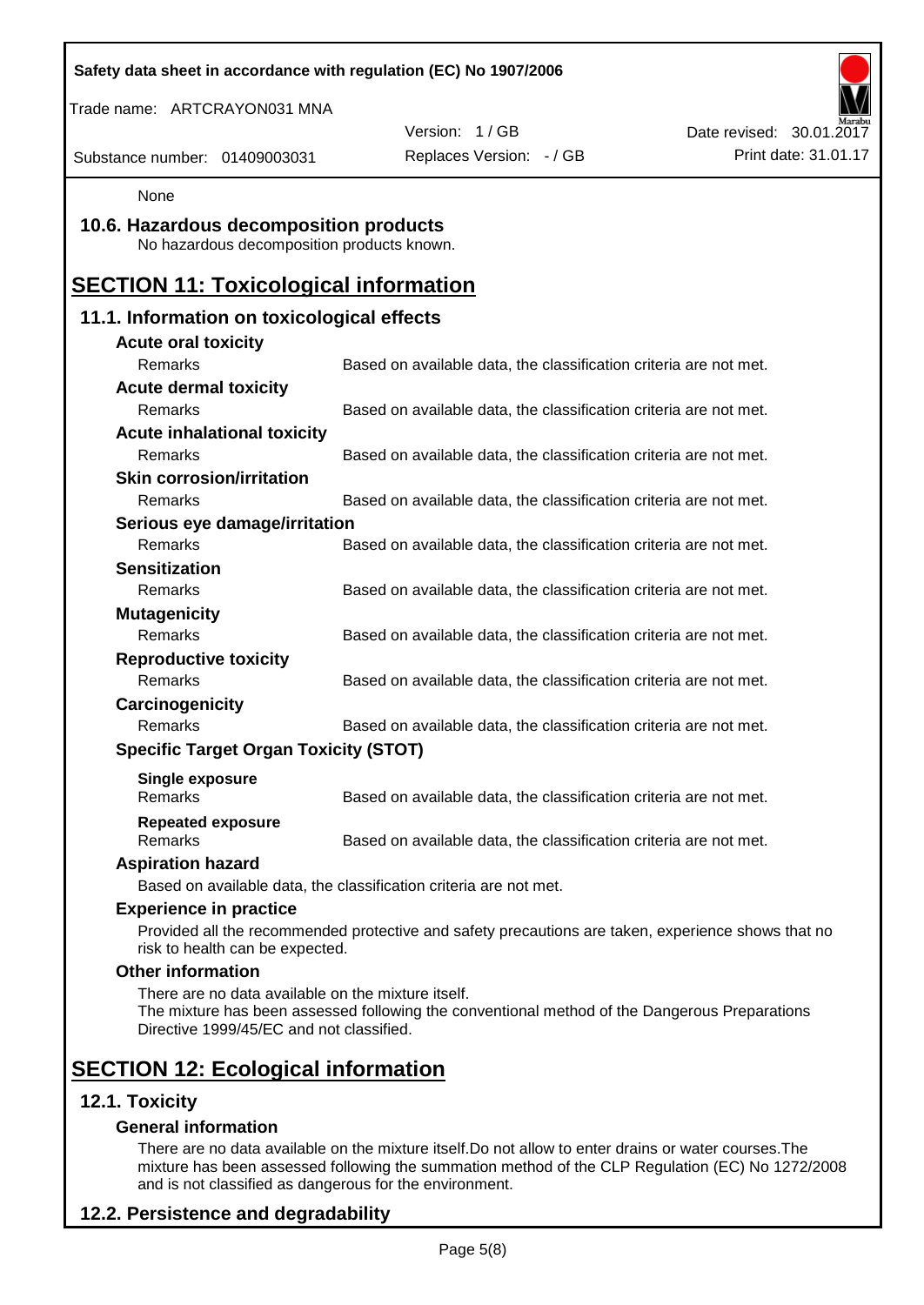| Safety data sheet in accordance with regulation (EC) No 1907/2006                |                                                                                                       |                          |
|----------------------------------------------------------------------------------|-------------------------------------------------------------------------------------------------------|--------------------------|
| Trade name: ARTCRAYON031 MNA                                                     |                                                                                                       |                          |
|                                                                                  | Version: 1/GB                                                                                         | Date revised: 30.01.2017 |
| Substance number: 01409003031                                                    | Replaces Version: - / GB                                                                              | Print date: 31.01.17     |
| <b>General information</b>                                                       |                                                                                                       |                          |
| There are no data available on the mixture itself.                               |                                                                                                       |                          |
| 12.3. Bioaccumulative potential                                                  |                                                                                                       |                          |
| <b>General information</b><br>There are no data available on the mixture itself. |                                                                                                       |                          |
| 12.4. Mobility in soil                                                           |                                                                                                       |                          |
| <b>General information</b>                                                       |                                                                                                       |                          |
| There are no data available on the mixture itself.                               |                                                                                                       |                          |
| 12.5. Results of PBT and vPvB assessment                                         |                                                                                                       |                          |
| <b>General information</b>                                                       |                                                                                                       |                          |
| There are no data available on the mixture itself.                               |                                                                                                       |                          |
| 12.6. Other adverse effects                                                      |                                                                                                       |                          |
| <b>General information</b>                                                       |                                                                                                       |                          |
| There are no data available on the mixture itself.                               |                                                                                                       |                          |
| <b>SECTION 13: Disposal considerations</b>                                       |                                                                                                       |                          |
| 13.1. Waste treatment methods                                                    |                                                                                                       |                          |
| Disposal recommendations for the product                                         |                                                                                                       |                          |
| with water and put into the drainage system.                                     | The product can be placed with other household refuse. Small residues in containers can be washed-out |                          |
| Disposal recommendations for packaging                                           |                                                                                                       |                          |
| Completely emptied packagings can be given for recycling.                        | Packaging that cannot be cleaned should be disposed off as product waste.                             |                          |
| <b>SECTION 14: Transport information</b>                                         |                                                                                                       |                          |
| <b>Land transport ADR/RID</b>                                                    |                                                                                                       |                          |
| Non-dangerous goods<br>14.1. UN number                                           |                                                                                                       |                          |
| $UN -$                                                                           |                                                                                                       |                          |
| 14.2. UN proper shipping name                                                    |                                                                                                       |                          |
| 14.3. Transport hazard class(es)                                                 |                                                                                                       |                          |
| Class<br>Label                                                                   |                                                                                                       |                          |
| 14.4. Packing group                                                              |                                                                                                       |                          |
| Packing group<br>Transport category                                              | 0                                                                                                     |                          |
| 14.5. Environmental hazards                                                      |                                                                                                       |                          |
| <b>Marine transport IMDG/GGVSee</b>                                              | The product does not constitute a hazardous substance in sea transport.                               |                          |
| 14.1. UN number                                                                  |                                                                                                       |                          |
| $UN -$<br>14.2. UN proper shipping name                                          |                                                                                                       |                          |
| 14.3. Transport hazard class(es)                                                 |                                                                                                       |                          |
| Class<br>Subsidiary risk                                                         |                                                                                                       |                          |
|                                                                                  |                                                                                                       |                          |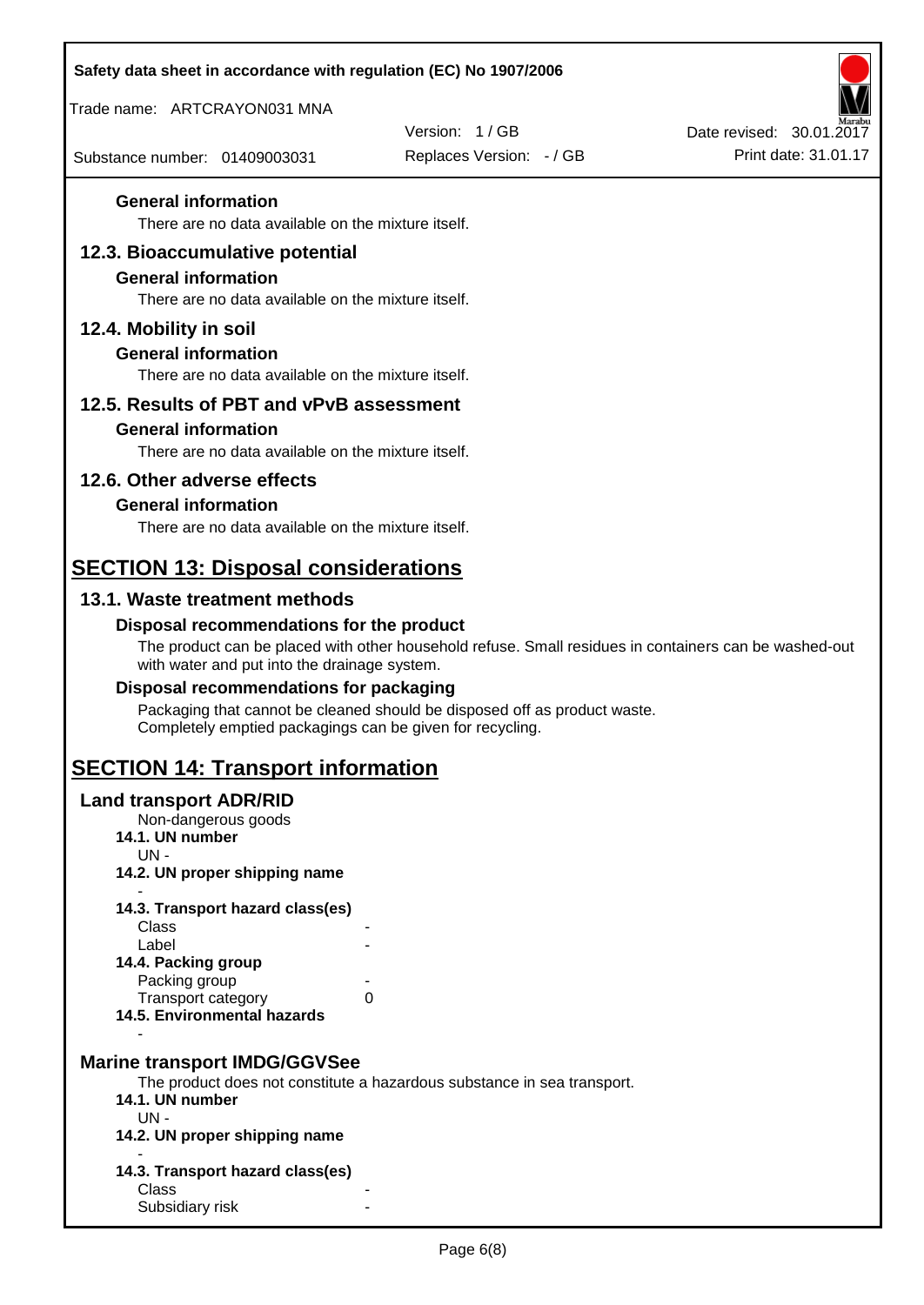| Safety data sheet in accordance with regulation (EC) No 1907/2006 |                                                                                                                                                                                                                                                                                                                                                                                                                                                                   |      |                                                                                                                                                                                                         |                                                                                                       |
|-------------------------------------------------------------------|-------------------------------------------------------------------------------------------------------------------------------------------------------------------------------------------------------------------------------------------------------------------------------------------------------------------------------------------------------------------------------------------------------------------------------------------------------------------|------|---------------------------------------------------------------------------------------------------------------------------------------------------------------------------------------------------------|-------------------------------------------------------------------------------------------------------|
| Trade name: ARTCRAYON031 MNA                                      |                                                                                                                                                                                                                                                                                                                                                                                                                                                                   |      |                                                                                                                                                                                                         |                                                                                                       |
|                                                                   |                                                                                                                                                                                                                                                                                                                                                                                                                                                                   |      | Version: 1/GB                                                                                                                                                                                           | Date revised: 30.01.2017                                                                              |
| Substance number: 01409003031                                     |                                                                                                                                                                                                                                                                                                                                                                                                                                                                   |      | Replaces Version: - / GB                                                                                                                                                                                | Print date: 31.01.17                                                                                  |
| 14.4. Packing group<br>Packing group<br>no                        | 14.5. Environmental hazards                                                                                                                                                                                                                                                                                                                                                                                                                                       |      |                                                                                                                                                                                                         |                                                                                                       |
| Air transport ICAO/IATA<br>14.1. UN number                        |                                                                                                                                                                                                                                                                                                                                                                                                                                                                   |      | The product does not constitute a hazardous substance in air transport.                                                                                                                                 |                                                                                                       |
| $UN -$                                                            | 14.2. UN proper shipping name                                                                                                                                                                                                                                                                                                                                                                                                                                     |      |                                                                                                                                                                                                         |                                                                                                       |
|                                                                   | 14.3. Transport hazard class(es)                                                                                                                                                                                                                                                                                                                                                                                                                                  |      |                                                                                                                                                                                                         |                                                                                                       |
| Class<br>Subsidiary risk<br>14.4. Packing group                   |                                                                                                                                                                                                                                                                                                                                                                                                                                                                   |      |                                                                                                                                                                                                         |                                                                                                       |
| Packing group                                                     | 14.5. Environmental hazards                                                                                                                                                                                                                                                                                                                                                                                                                                       |      |                                                                                                                                                                                                         |                                                                                                       |
| <b>Other information</b><br>no                                    | 14.6. Special precautions for user<br>Transport within the user's premises:<br>Always transport in closed containers that are upright and secure.                                                                                                                                                                                                                                                                                                                 |      | 14.7. Transport in bulk according to Annex II of Marpol and the IBC Code                                                                                                                                | Ensure that persons transporting the product know what to do in the event of an accident or spillage. |
| <b>SECTION 15: Regulatory information</b>                         |                                                                                                                                                                                                                                                                                                                                                                                                                                                                   |      |                                                                                                                                                                                                         |                                                                                                       |
| or mixture                                                        |                                                                                                                                                                                                                                                                                                                                                                                                                                                                   |      |                                                                                                                                                                                                         | 15.1. Safety, health and environmental regulations/legislation specific for the substance             |
| <b>VOC</b>                                                        |                                                                                                                                                                                                                                                                                                                                                                                                                                                                   |      |                                                                                                                                                                                                         |                                                                                                       |
| VOC (EU)                                                          |                                                                                                                                                                                                                                                                                                                                                                                                                                                                   | 13,5 | %                                                                                                                                                                                                       |                                                                                                       |
| <b>Other information</b>                                          |                                                                                                                                                                                                                                                                                                                                                                                                                                                                   |      |                                                                                                                                                                                                         |                                                                                                       |
|                                                                   |                                                                                                                                                                                                                                                                                                                                                                                                                                                                   |      | The product does not contain substances of very high concern (SVHC).                                                                                                                                    |                                                                                                       |
| <b>Other information</b>                                          |                                                                                                                                                                                                                                                                                                                                                                                                                                                                   |      |                                                                                                                                                                                                         |                                                                                                       |
|                                                                   | All components are contained in the TSCA inventory or exempted.<br>All components are contained in the AICS inventory.<br>All components are contained in the PICCS inventory.<br>All components are contained in the DSL inventory.<br>All components are contained in the IECSC inventory.<br>All components are contained in the NZIOC inventory.<br>All components are contained in the ENCS inventory.<br>All components are contained in the ECL inventory. |      |                                                                                                                                                                                                         |                                                                                                       |
|                                                                   | 15.2. Chemical safety assessment                                                                                                                                                                                                                                                                                                                                                                                                                                  |      | For this preparation a chemical safety assessment has not been carried out.                                                                                                                             |                                                                                                       |
| <b>SECTION 16: Other information</b>                              |                                                                                                                                                                                                                                                                                                                                                                                                                                                                   |      |                                                                                                                                                                                                         |                                                                                                       |
|                                                                   | <b>Supplemental information</b>                                                                                                                                                                                                                                                                                                                                                                                                                                   |      |                                                                                                                                                                                                         |                                                                                                       |
|                                                                   |                                                                                                                                                                                                                                                                                                                                                                                                                                                                   |      | This information is based on our present state of knowledge. However, it should not constitute a<br>guarantee for any specific product properties and shall not establish a legally valid relationship. | Relevant changes compared with the previous version of the safety data sheet are marked with: ***     |

The information in this Safety Data Sheet is based on the present state of knowledge and current